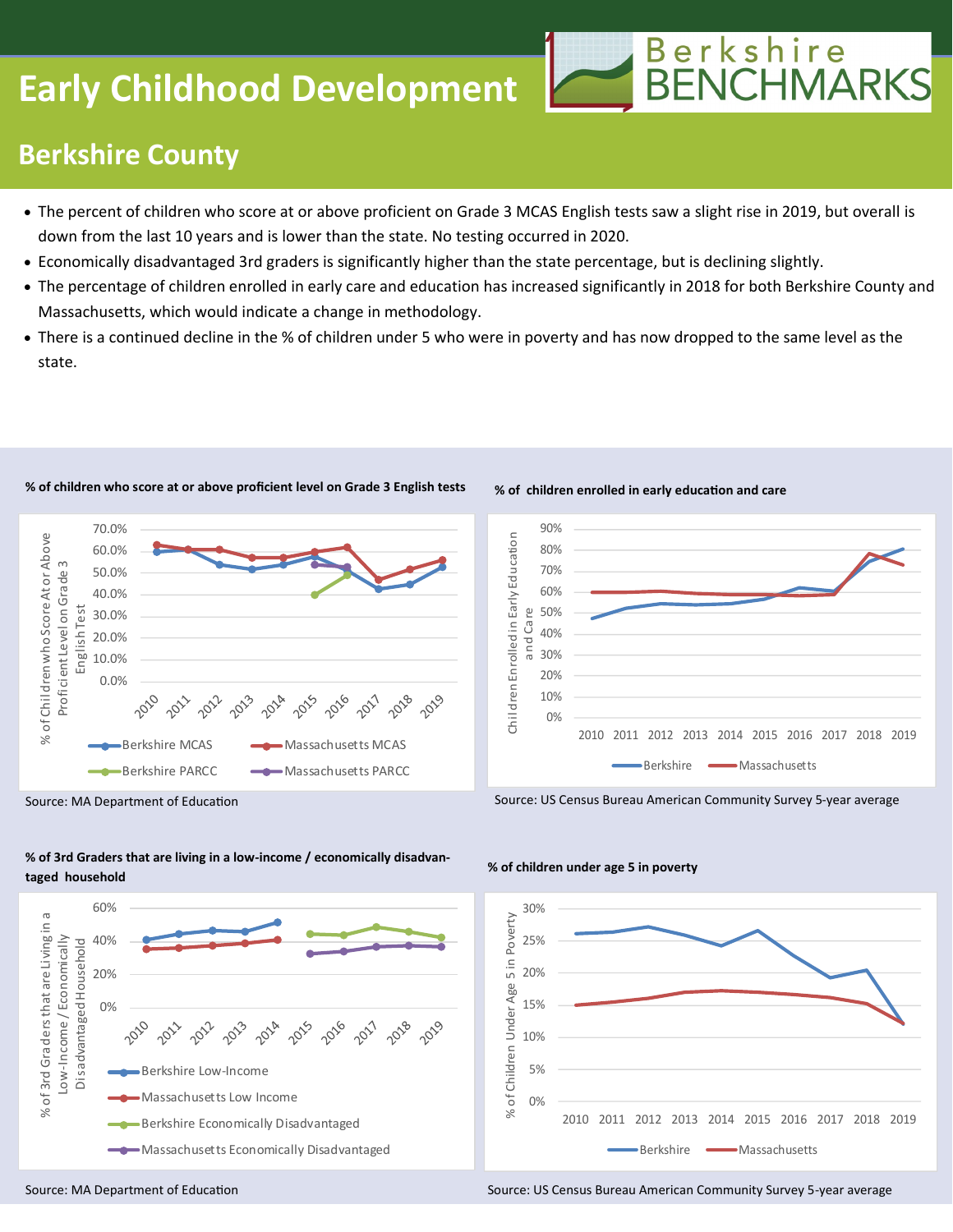# **Positive Youth Development**



## **Berkshire County**

- Eighth grade MCAS English tests had a slight increase in 2019, however it is still lower than the state. No testing occurred in 2020.
- Tenth grade MCAS English had a significant drop in 2019 after several years of stability; however, there is a similar drop at the state level, so this is likely due to the transition to the NextGen MCAS. No testing occurred in 2020.
- The dropout rate has continued to go down, while the graduation rate dropped to the state level.
- The percent of youth living in poverty has been relatively stable, but is significantly higher than the state.
- The teen birth rate has seen increases the last two years and is now moving away from the state rate.
- High school graduates plans for college has seen a decline of several percent over the last two years, with a corresponding increase in planning to work. The most recent year's decline is likely due to COVID-19.

**% of youth who score at or above proficient level on Grade 10 MCAS English tests**





**% of youth who score at or above proficient level on Grade 8 English tests**

Source: MA Department of Education Source: MA Department of Education



#### **Births rate to teens (less than 20) (rate/1,000)**



Source: MA Department of Education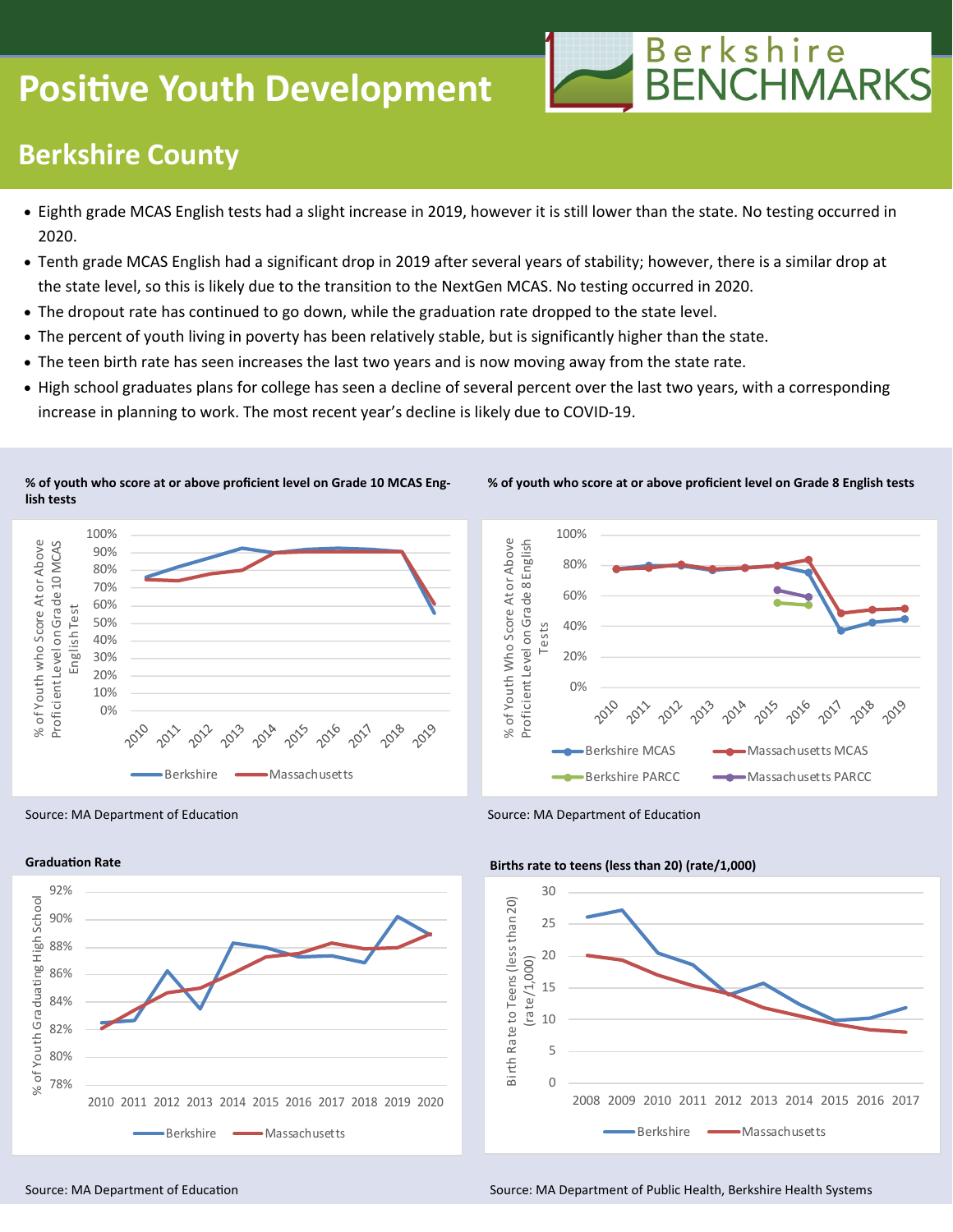# **Economic Prosperity**



### **Berkshire County**

- The percent of families in poverty has been declining for several years and is now lower than in 2010, and is tracking with the state poverty rate.
- The percent of families that are low income saw an increase after a one-year decrease. Accounting for the wide variations, the percentage appears to be increasing slightly.
- All educational attainment measures have been stable to slightly increasing.
- Median household income saw an increase, but is still significantly lower than the state and the gap continues to grow.
- The number of households making >\$75,000/year has been increasing, but is still below the state rate.



Source: US Census Bureau American Community Survey 5-year average Source: US Census Bureau American Community Survey 5-year average



**% of families that are low income (200% of poverty)**





**Median Household Income**

Source: US Census Bureau American Community Survey 5-year average Source: US Census Bureau American Community Survey 5-year average